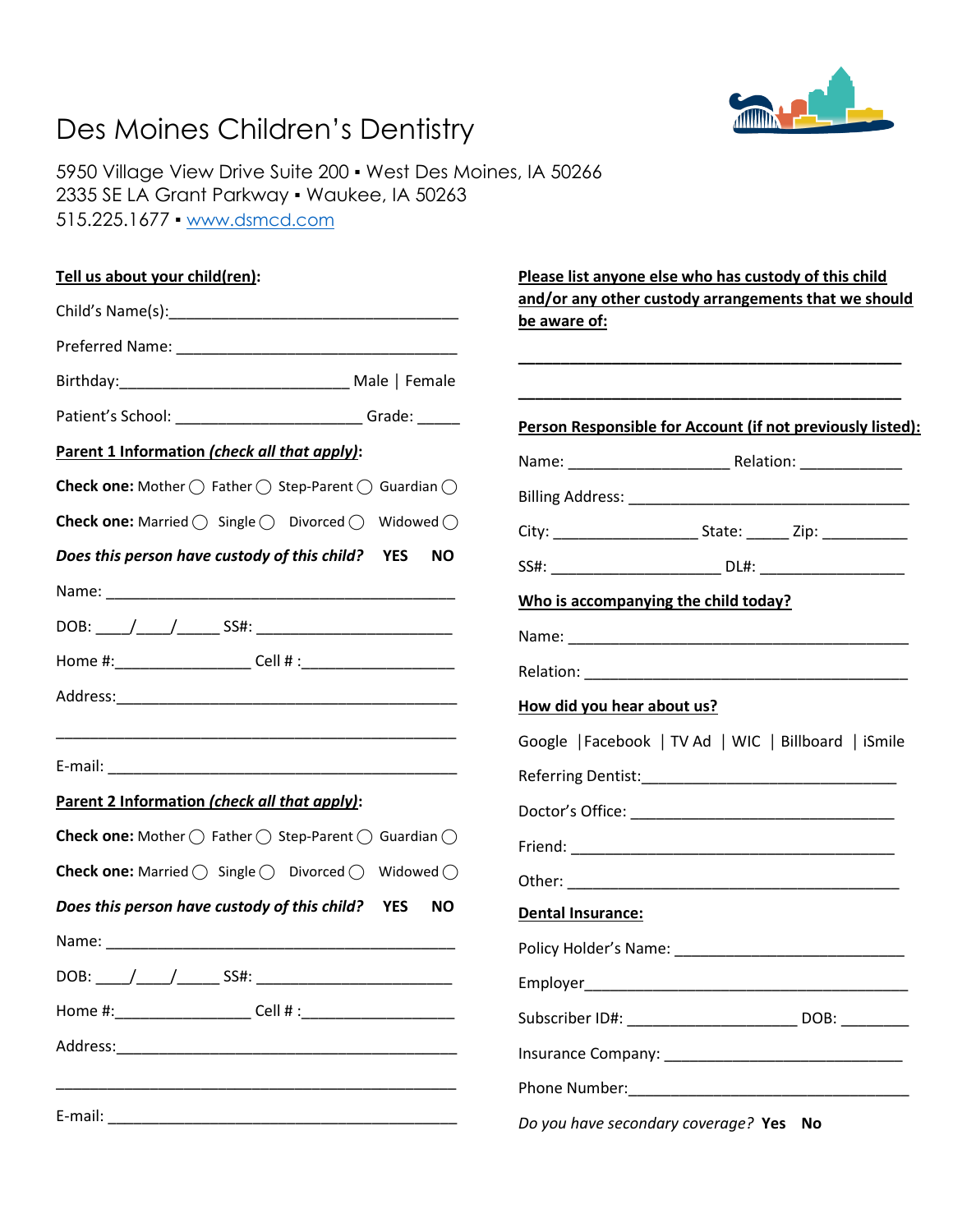#### **Health History:**

|                       |                                                                                                                      |                                                            |                |                                                                                  | Yes   No Has your child ever been hospitalized? Please give reason and dates: ________________________________                                                                                                                                                                                                                            |                                       |        |  |
|-----------------------|----------------------------------------------------------------------------------------------------------------------|------------------------------------------------------------|----------------|----------------------------------------------------------------------------------|-------------------------------------------------------------------------------------------------------------------------------------------------------------------------------------------------------------------------------------------------------------------------------------------------------------------------------------------|---------------------------------------|--------|--|
|                       |                                                                                                                      |                                                            |                |                                                                                  |                                                                                                                                                                                                                                                                                                                                           |                                       |        |  |
|                       |                                                                                                                      |                                                            |                | Has your child been diagnosed with or treated for any of the following:          |                                                                                                                                                                                                                                                                                                                                           |                                       |        |  |
|                       | Y   N Abnormal Bleeding                                                                                              |                                                            |                | Y   N Cleft Palate/Lip                                                           |                                                                                                                                                                                                                                                                                                                                           | $Y \mid N$ Hepatitis - Type _________ |        |  |
| Y   N AIDS/HIV        |                                                                                                                      |                                                            | Y   N Diabetes |                                                                                  |                                                                                                                                                                                                                                                                                                                                           | Y   N High/Low Blood Pressure         |        |  |
| Y   N Anemia          |                                                                                                                      |                                                            |                | Y   N Epilepsy/Seizures                                                          | $Y \mid N$ Hives                                                                                                                                                                                                                                                                                                                          |                                       |        |  |
|                       | Y   N Any Hospital Stays/Surgeries                                                                                   |                                                            |                | Y   N Handicaps/Disabilities                                                     |                                                                                                                                                                                                                                                                                                                                           | Y   N Kidney Problems                 |        |  |
| Y   N Asthma          |                                                                                                                      |                                                            |                | Y   N Hearing/Speech                                                             |                                                                                                                                                                                                                                                                                                                                           | Y   N Liver Problems                  |        |  |
|                       | Y   N Blood Transfusion                                                                                              |                                                            |                |                                                                                  |                                                                                                                                                                                                                                                                                                                                           | Y   N Rheumatic Fever                 |        |  |
| $Y \mid N$ Cancer     |                                                                                                                      |                                                            |                |                                                                                  |                                                                                                                                                                                                                                                                                                                                           | Y   N Sickle Cell Anemia              |        |  |
| Y   N Cerebral Palsy  |                                                                                                                      |                                                            |                | Y   N Hemophilia - Type _______                                                  |                                                                                                                                                                                                                                                                                                                                           | Y   N Tuberculosis (TB)               |        |  |
|                       |                                                                                                                      |                                                            |                |                                                                                  |                                                                                                                                                                                                                                                                                                                                           |                                       |        |  |
| <b>Dental History</b> |                                                                                                                      |                                                            |                |                                                                                  |                                                                                                                                                                                                                                                                                                                                           |                                       |        |  |
|                       |                                                                                                                      |                                                            |                | Yes   No Has your child ever been to the dentist? If yes, please complete below: |                                                                                                                                                                                                                                                                                                                                           |                                       |        |  |
|                       | Name of Dental Office:                                                                                               |                                                            |                |                                                                                  |                                                                                                                                                                                                                                                                                                                                           |                                       | State: |  |
|                       |                                                                                                                      |                                                            |                |                                                                                  |                                                                                                                                                                                                                                                                                                                                           | Yes   $No$                            |        |  |
|                       | Yes   No Has your child experienced any unfavorable reactions from previous dental visits? If yes, please elaborate: |                                                            |                |                                                                                  |                                                                                                                                                                                                                                                                                                                                           |                                       |        |  |
|                       |                                                                                                                      | Yes   No Does your child suck a finger, thumb or pacifier? |                |                                                                                  |                                                                                                                                                                                                                                                                                                                                           |                                       |        |  |
|                       |                                                                                                                      |                                                            |                | Please indicate if your child is having problems with any of the following:      |                                                                                                                                                                                                                                                                                                                                           |                                       |        |  |
| Cavities              | Toothache                                                                                                            | Sensitive Teeth                                            | Trauma         | <b>Gum Infections</b>                                                            | Color of teeth                                                                                                                                                                                                                                                                                                                            |                                       |        |  |
|                       | <b>Consent for Dental Treatment</b>                                                                                  |                                                            |                |                                                                                  | I request and authorize Dr. Warrington, Dr. Revell, and Dr. Turner to examine, clean and provide dental treatment on my child's teeth. I further request and authorize<br>the taking of dental x-rays considered necessary by Dr. Warrington, Dr. Revell, and Dr. Turner to diagnose and/or treat my child's dental problem, I will allow |                                       |        |  |

the taking of dental x-rays considered necessary by Dr. Warrington, Dr. Revell, and Dr. Turner to diagnose and/or treat my child's dental problem. I will allow photographs to be taken of my child or child's teeth for diagnostic, educational and office promotion purposes. I understand that dental treatment for children includes efforts to guide their behavior by helping them to understand the treatment in terms appropriate for their age. Dr. Warrington, Dr. Revell, and Dr. Turner will provide an environment likely to help children learn to cooperate during treatment by using praise, explanation and demonstration of procedures and instruments, and using variable voice tone. I will be responsible for any charges incurred on this child for dental treatment.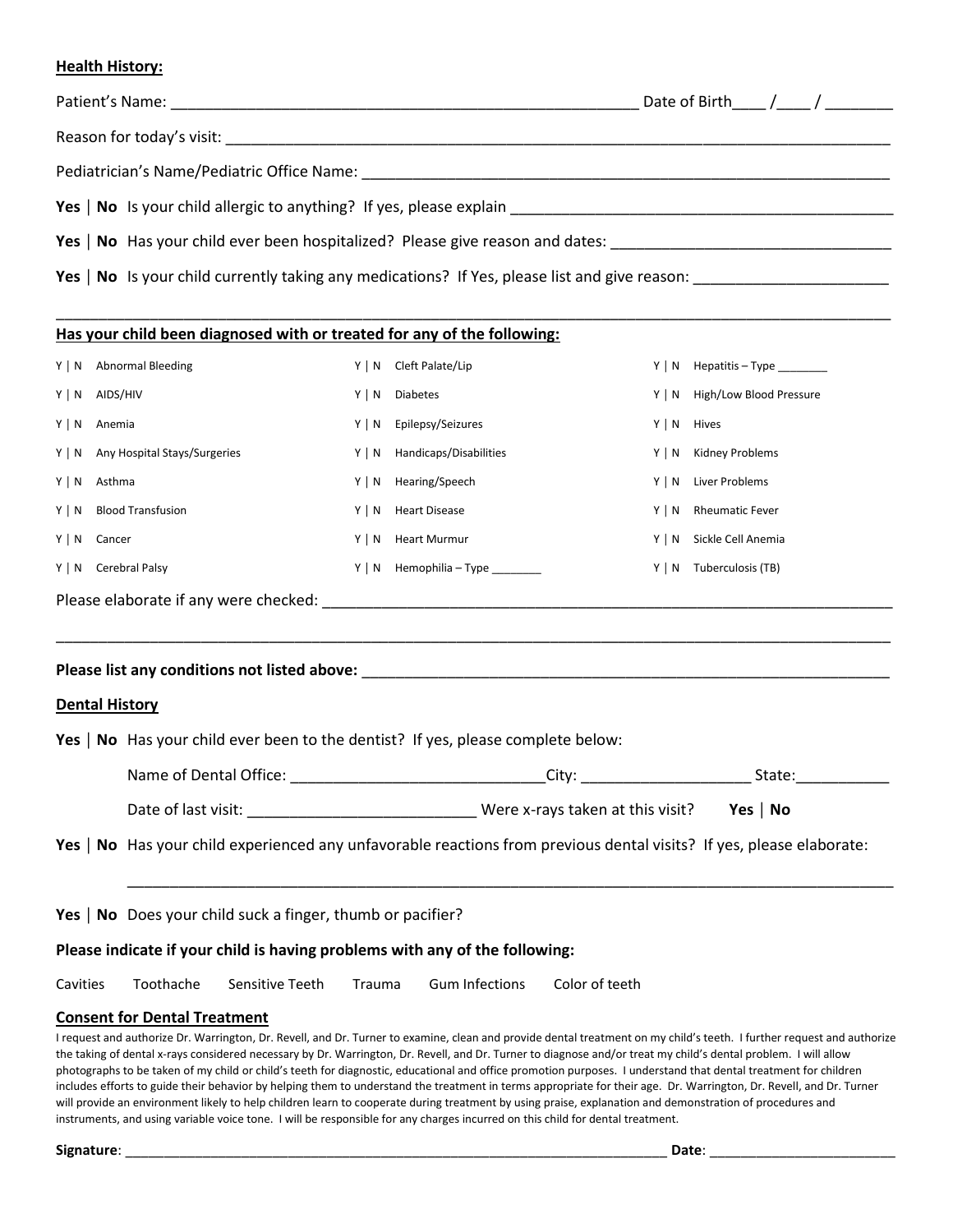## Des Moines Children's Dentistry



### **Parental Agreement**

Parents are welcome to accompany their child into the treatment area during the initial examination. This gives you the opportunity to see our dental team in action and allows the doctors to discuss dental findings and treatment needs directly with you. We do ask that if you accompany your child, you assume the role of a silent observer to allow our team to build a good relationship with your child and to prevent confusion about who to listen to during the appointment. For treatment appointments we will allow ONE parent to observe outside the treatment room on the parent bench. We also do NOT allow other siblings to be present in the clinical area during treatment appointments. **If you would like to watch your child's treatment appointment, please make arrangements for your other children or you will be asked to remain with them in the waiting room.** The following is a brief explanation of some of the methods we use to guide your child's behavior and provide a positive dental experience. Since each child is unique, no list can be complete and other methods may be explained as needed.

**Tell, Show, Do:** We tell children in simple, playful terms what is going to be done. For example, a dental exam becomes "looking and counting teeth". Next we will show demonstrate the procedure before performing it on the child. This is the most important tool for teaching your child.

**Distraction:** Sometimes it is necessary to distract your child from an unpleasant sensation by focusing his/her thoughts on something other than what is being done.

**Positive Reinforcement:** This is a technique used to reinforce good behavior by praising your child or providing a reward following a desired response in hopes of promoting continued good behavior.

**Voice Control:** Voice control is a controlled change of voice volume, tone or pace to influence and direct the child's behavior. This technique is used to establish a line of communication between our doctors and your child.

#### **Appointment Policy**

**Your appointment: Please make every effort to arrive on time for your appointment. We specifically reserve the required amount of time for your child's planned treatment. If you arrive more than 10 minutes late, your child's appointment may be cancelled or all planned treatment may not be able to be completed at that visit.**

Our doctors and staff value your time and make every effort to see your child on time for his/her appointment. By keeping us up to date on all of your current contact information, we are able to send you appointment reminders via email, text messaging, and phone calls. Please keep in mind, we reserve specific time and staff for each patient so *if you are late or do not show up, you are taking time away from other patients.* If this becomes a pattern of behavior, we may limit the times your appointment may be scheduled, the number of children scheduled per day, or dismissal of your family from our practice.

**Canceling, Rescheduling, or Failing an Appointment**: We request 2 business days' notice for a cancellation or to reschedule your appointment. If we do not receive 2 business days' notice, we may not be able to reschedule.

#### **I agree to the above Parental Agreement and Appointment Policy:**

Child's Name/Children's Names: \_\_\_\_\_\_\_\_\_\_\_\_\_\_\_\_\_\_\_\_\_\_\_\_\_\_\_\_\_\_\_\_\_\_\_\_\_\_\_\_\_\_\_\_\_\_\_\_\_\_\_\_\_\_\_\_\_\_\_\_\_\_\_\_\_\_\_\_\_\_\_

Parent/Guardian's Name: \_\_\_\_\_\_\_\_\_\_\_\_\_\_\_\_\_\_\_\_\_\_\_\_\_\_\_\_\_\_\_\_\_\_\_\_\_\_\_\_\_\_\_\_\_\_\_\_\_\_\_\_\_\_\_\_\_\_\_\_\_\_\_\_\_\_\_\_\_\_\_\_\_\_\_\_\_

Signature of Parent/Guardian:\_\_\_\_\_\_\_\_\_\_\_\_\_\_\_\_\_\_\_\_\_\_\_\_\_\_\_\_\_\_\_\_\_\_\_\_\_\_\_\_\_\_\_\_\_\_\_\_\_Date: \_\_\_\_\_\_\_\_\_\_\_\_\_\_\_\_\_\_\_\_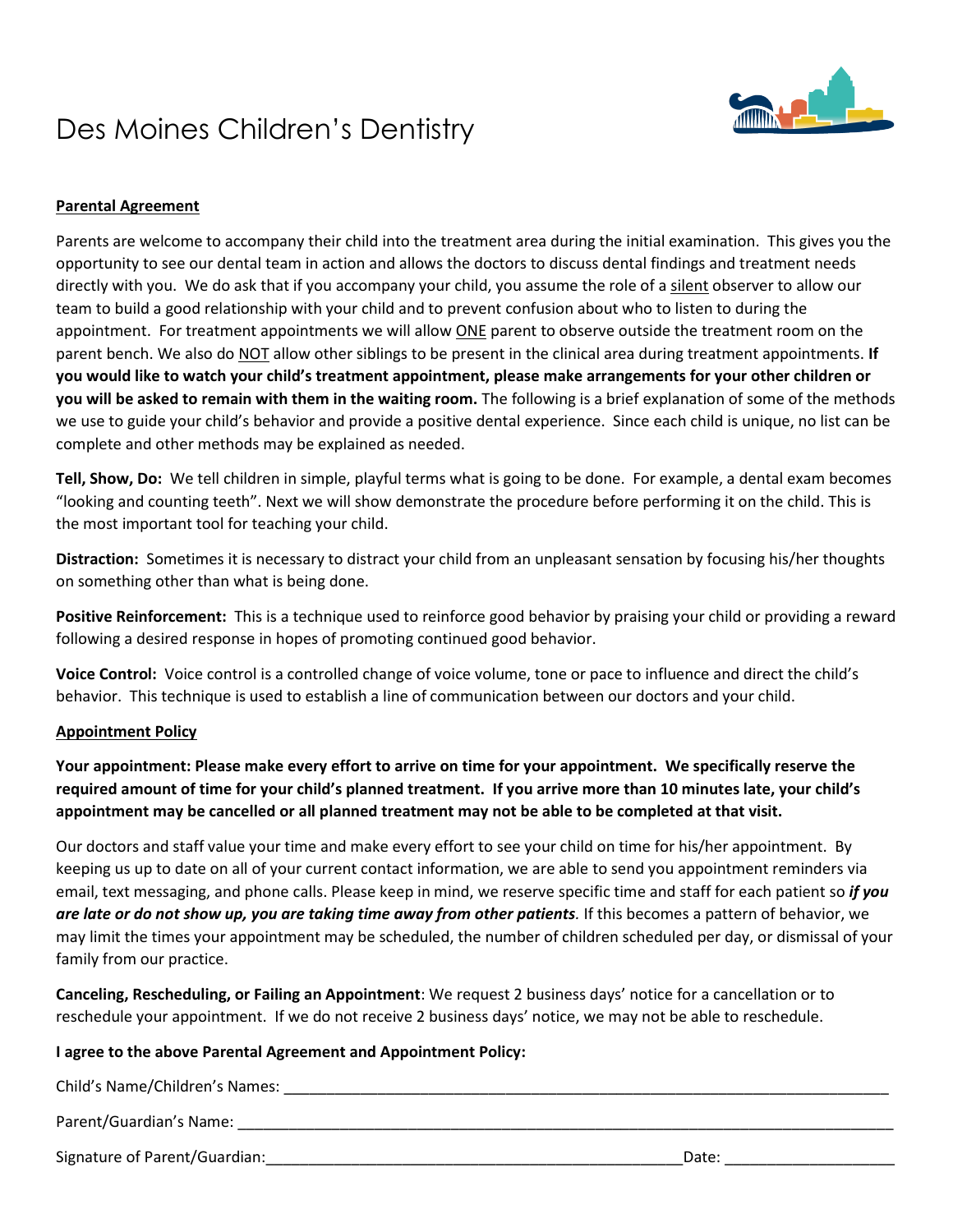# Des Moines Children's Dentistry

### **Financial Policy**

Thank you for choosing our office for your child's dental care. A clear understanding between us will help ensure that our main concern is your child's dental care. For this reason we would like to inform you of the following financial policies:

• **We require payment in full for all services at the time of your child's visit.** 

As a courtesy for those with dental insurance, we will file your insurance claim, and you will be responsible for your co-payments and deductibles at the time of service. Please provide our office with a copy of your current insurance identification card and make sure you update us with any changes in the future.

• **It is the responsibility of the person carrying the insurance to understand his or her dental insurance benefit coverage.** 

We are preferred (in-network) providers for Delta Dental Premier and PPO plans and also for Wellmark Blue Dental plans. We also accept Iowa Medicaid and Delta Dental of Iowa Hawk-I plan. We can file with most other insurance companies, but are considered out-of-network providers. Our staff will attempt to give you the best estimate for any treatment with the information provided by your insurance company. However, all costs are given on an ESTIMATE ONLY basis since insurance companies will not guarantee the amount of their payment to our office.

• **We are happy to file your dental insurance claims. However, please understand that you always have the final responsibility for payment of any services rendered.** 

We are not responsible for any limitations in coverage that may be included in your plan. In the event that your insurance pays less than estimated, or not at all, for treatment rendered by our office, you will be responsible for the difference. All accounts with any balance over 120 days will be sent to an outside collection agency. There is a \$50 charge to all accounts that go to collections.

• **Our staff is always available to discuss any questions and assist you.**

Your child's dental health depends upon the success of our partnership. Please feel free to ask questions at any time.

## **I have read and understand my obligations and I acknowledge that I am fully responsible for payment of any services not covered by my insurance carrier.**

\_\_\_\_\_\_\_\_\_\_\_\_\_\_\_\_\_\_\_\_\_\_\_\_\_\_\_\_\_\_\_\_\_\_\_\_\_\_\_\_\_\_\_\_\_\_\_\_\_\_\_\_\_\_\_\_\_\_\_\_\_\_\_\_\_\_\_\_\_\_\_\_\_\_\_\_\_\_\_\_\_\_\_\_\_\_\_\_\_\_\_\_\_\_\_\_\_

Parent or Legal Guardian Signature **Date of Australian Signature** Date of Australian Control of Australian Control

I hereby authorize payment of the dental benefits, otherwise payable to me, directly to the above named dental entity.

\_\_\_\_\_\_\_\_\_\_\_\_\_\_\_\_\_\_\_\_\_\_\_\_\_\_\_\_\_\_\_\_\_\_\_\_\_\_\_\_\_\_\_\_\_\_\_\_\_\_\_\_\_\_\_\_\_\_\_\_\_\_\_\_\_\_\_\_\_\_\_\_\_\_\_\_\_\_\_\_\_\_\_\_\_\_\_\_\_\_\_\_\_\_\_\_\_